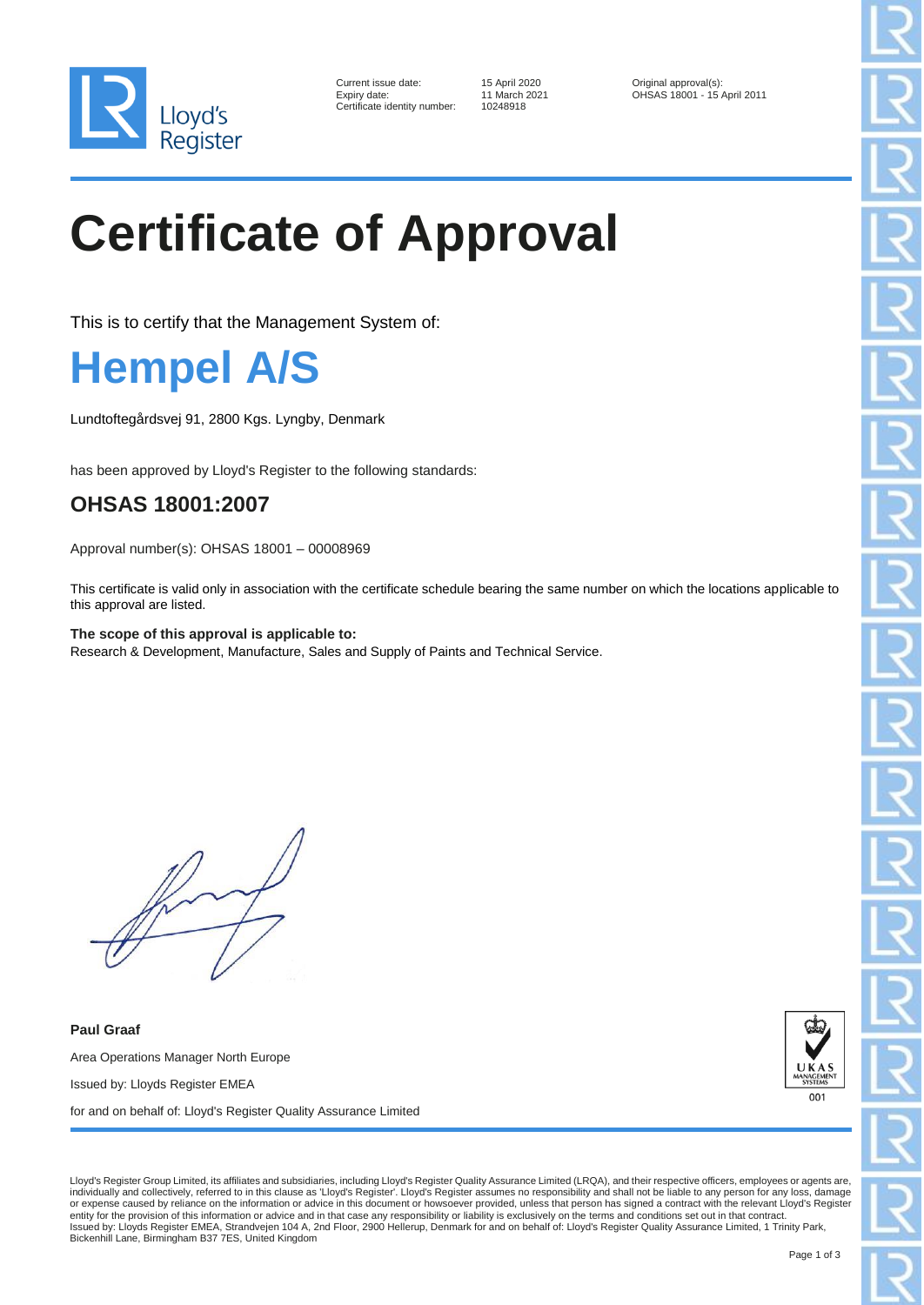

United Kingdom

### **Certificate Schedule**

| Location                                                                            | <b>Activities</b>                                                                                                   |
|-------------------------------------------------------------------------------------|---------------------------------------------------------------------------------------------------------------------|
| <b>Europe</b>                                                                       |                                                                                                                     |
|                                                                                     |                                                                                                                     |
| <b>Hempel A/S</b>                                                                   | <b>OHSAS 18001:2007</b>                                                                                             |
| Lundtoftegårdsvej 91, 2800 Kgs. Lyngby,<br>Denmark                                  | Research & Development, Customer Service, Sales,<br>Logistics, Warehousing and Technical Service.                   |
| Hempel (Portugal) S.A.                                                              | OHSAS 18001:2007                                                                                                    |
| Vale de Cantadores, 2954-002 Palmela,<br>Portugal                                   | Sales, Customer Service, Manufacturing, Logistics,<br>Warehousing and Technical Service.                            |
| <b>Pinturas Hempel S.A</b>                                                          | OHSAS 18001:2007                                                                                                    |
| Carretera de Sentmenat, 108, 08213 Polinyà,<br>Spain                                | Sales, Customer Service, Research & Development,<br>Manufacturing, Logistics, Warehousing and Technical<br>Service. |
| Pinturas Hempel, S.A.U., PFP Centre                                                 | OHSAS 18001:2007                                                                                                    |
| C/Can Vinyalets, 11 Parcela nº5 08130,<br>08130 Santa Perpètua de Mogoda Barcelona, | Research & Development.                                                                                             |
| Spain                                                                               |                                                                                                                     |
| <b>Europe Decorative</b>                                                            |                                                                                                                     |
| <b>Crown Paints Ltd</b>                                                             | OHSAS 18001:2007                                                                                                    |
| P.O. Box 37, Hollins Road, Darwen, Lancashire,<br>BB3 0BG,                          | Sales, Customer Service, Research & Development,<br>Manufacturing, Logistics, Warehousing and Technical             |
| United Kingdom                                                                      | Service.                                                                                                            |
| <b>Crown Paints Ltd</b>                                                             | OHSAS 18001:2007                                                                                                    |
| Sculcoates Lane, Hull, HU5 1RU,                                                     | Sales, Customer Service, Manufacturing, Logistics,                                                                  |



Lloyd's Register Group Limited, its affiliates and subsidiaries, including Lloyd's Register Quality Assurance Limited (LRQA), and their respective officers, employees or agents are,<br>individually and collectively, referred expense caused by reliance on the information or advice in this document or howsoever provided, unless that person has signed a contract with the relevant Lloyd's Register entity<br>for the provision of this information or ad Bickenhill Lane, Birmingham B37 7ES, United Kingdom

Warehousing and Technical Service.